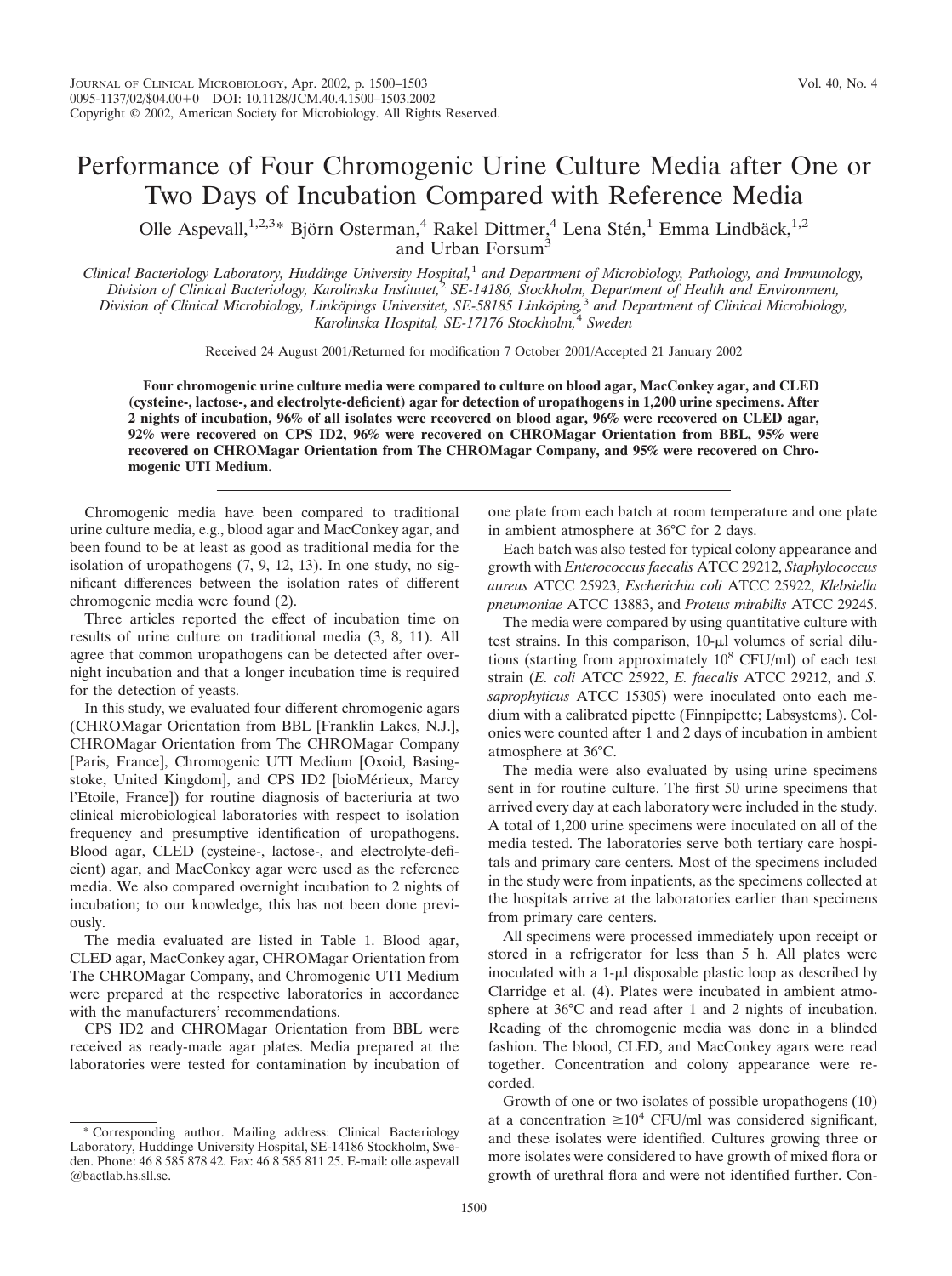| Medium/ $cost^b$                         | Important features <sup>c</sup>                                                                                                                                                                                                                                                                                                                                                                 |  |  |  |  |  |  |  |  |
|------------------------------------------|-------------------------------------------------------------------------------------------------------------------------------------------------------------------------------------------------------------------------------------------------------------------------------------------------------------------------------------------------------------------------------------------------|--|--|--|--|--|--|--|--|
|                                          | Blood agar with 5% horse blood (in house)/\$0.53 Benefits: good growth and discrimination of gram-positive bacteria; enables identification<br>of Proteus spp. by swarming. Disadvantages: no inhibition of swarming of Proteus spp.;<br>poor discrimination of different species of <i>Enterobacteriaceae</i> .                                                                                |  |  |  |  |  |  |  |  |
|                                          | Benefits: good discrimination of gram-negative bacteria on the basis of lactose<br>fermentation and colony appearance; inhibits swarming of <i>Proteus</i> spp.; relatively low<br>cost. Disadvantages: poor growth of some gram-positive bacteria. <sup>d</sup>                                                                                                                                |  |  |  |  |  |  |  |  |
|                                          | fermentation and colony appearance. Inhibits the swarming of <i>Proteus</i> spp.<br>Disadvantages: selectively inhibits growth of gram-positive bacteria, which precludes its<br>use as single medium for urine culture.                                                                                                                                                                        |  |  |  |  |  |  |  |  |
|                                          | CHROMagar Orientation from BBL/\$1.02Benefits: enables presumptive identification of E. coli (pink/β-galactosidase), enterococci<br>(turquoise blue/β-glucosidase), Klebsiella-Enterobacter-Serratia group (metallic blue/β-<br>glucosidase), and Proteus-Morganella-Providencia group (brown/tryptophan deaminase).<br>Disadvantages: poor growth of some gram-positive bacteria. <sup>d</sup> |  |  |  |  |  |  |  |  |
| CHROMagar Orientation from The CHROMagar | . Benefits: enables presumptive identification of E. coli ( $\pi$ ) pink/ $\beta$ -galactosidase), enterococci<br>(turquoise blue/β-glucosidase), Klebsiella-Enterobacter-Serratia group (metallic blue/β-<br>glucosidase), and Proteus-Morganella-Providencia group (brown/tryptophan deaminase).<br>Disadvantages: poor growth of some gram-positive bacteria. <sup>d</sup>                   |  |  |  |  |  |  |  |  |
|                                          | (blue or green/ $\beta$ -glucosidase), <i>Klebsiella-Enterobacter-Serratia</i> group (purple/ $\beta$ -<br>galactosidase and β-glucosidase), and <i>Proteus-Morganella-Providencia</i> group (brown/<br>tryptophan deaminase). Disadvantages: poor growth of some gram-positive bacteria. $d$                                                                                                   |  |  |  |  |  |  |  |  |
|                                          | Benefits: enables presumptive identification of E. coli (pink/ $\beta$ -glucuronidase), enterococci<br>(turquoise blue/β-glucosidase), Klebsiella-Enterobacter-Serratia group (metallic blue/β-<br>glucosidase), and Proteus-Morganella-Providencia group (brown/tryptophan deaminase).<br>Disadvantages: poor growth of some gram-positive bacteria. <sup><i>d</i></sup>                       |  |  |  |  |  |  |  |  |

TABLE 1. Important features and costs of the media evaluated in this study*<sup>a</sup>*

*<sup>a</sup>* The color of the colonies and the and the repective enzymes detected are given in parenthesis for the different bacterial species or groups that can be presumptively identified on the chromogenic media. *<sup>b</sup>* Prices are in U.S. dollars and are equivalent to the list prices in Sweden excluding the value added tax.

*<sup>c</sup>* None of these chromogenic media can presumptively identify yeasts.

*d* For example, alpha streptococci, group B streptococci, and some strains of coagulase-negative staphylococci.

centrations lower than  $10^4$  CFU/ml cannot be reliably detected with a 1- $\mu$ l disposable loop (6).

Isolates were identified from growth on blood agar or CLED agar. Members of the family *Enterobacteriaceae* were identified with API 20E (bioMérieux), nonfermentative gram-negative rods were identified with API 20NE (bioMérieux), enterococci were identified with a bile-esculin and pyrrolidonyl arylamidase test (Murex Biotech Ltd.), staphylococci were identified by DNase production and novobiocin susceptibility, betahemolytic streptococci were identified by Lancefield grouping, and yeasts were identified by Gram staining.

There was no significant difference in growth on the media tested in the comparison done by quantitative culture of test strains.

Three hundred seventy-three urine cultures yielded significant growth; of these, 47 grew two isolates and 326 grew one isolate, which gave a total of 420 isolates.

Table 2 shows that there were only minor differences between the isolation rates of different media and between 1 and 2 days of incubation for gram-negative bacteria. When the 1 and 2-day incubation times were compared, increases in recovery after 2 days of incubation were minimal on all of the media tested. Ninety-nine percent of the isolates on blood agar were recovered after 1 day, 99% were recovered on CLED agar,

100% were recovered on MacConkey agar, 97% were recovered on CPS ID2, 98% were recovered on CHROMagar Orientation from BBL, 99% were recovered on CHROMagar Orientation from The CHROMagar Company, and 98% were recovered on Chromogenic UTI Medium. There was no isolate that lost color after 48 h of incubation; therefore, degradation of the chromogenic substance seem to be an unlikely cause of error.

Gram-positive bacteria, except enterococci, grew with smaller colonies or at lower concentrations on the chromogenic media than on blood agar or CLED agar. Some isolates of enterococci in mixed culture were found only on the chromogenic media. For yeasts, the isolation rate was lower on chromogenic media than on blood agar or CLED agar.

When the total number of isolates recovered from all of the types of media tested was compared to the number of isolates growing on the individual types of media after 2 days of incubation, the percentage for blood agar was 96%, for CLED agar it was 96%, for CPS ID2 it was 92%, for CHROMagar Orientation from BBL it was 96%, for CHROMagar Orientation from The CHROMagar Company it was 95%, and for Chromogenic UTI Medium it was 95%; on MacConkey agar, 99% of the gram-negative isolates were recovered.

The persons interpreting growth agreed that the different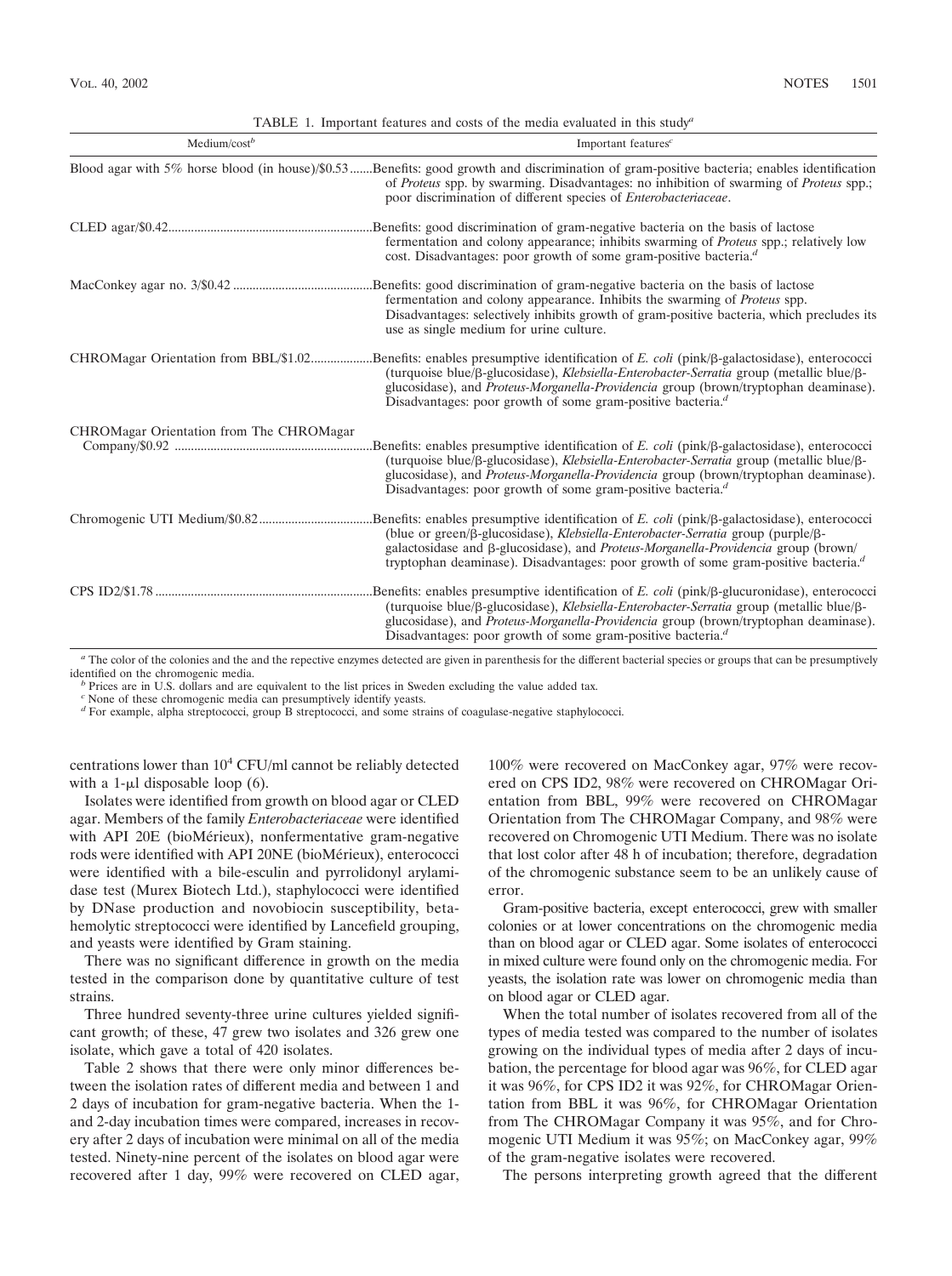| Organism $(s)$ (no. of isolates)           | Blood agar     |                | CLED agar      |                | McConkey<br>agar |                | CPS ID2        |                | CHROMagar<br>Orientation<br>from BBL |                | <b>CHROMagar</b><br>Orientation<br>from The<br><b>CHROMagar</b><br>Company |                | Chromogenic<br>UTI Medium |                  |
|--------------------------------------------|----------------|----------------|----------------|----------------|------------------|----------------|----------------|----------------|--------------------------------------|----------------|----------------------------------------------------------------------------|----------------|---------------------------|------------------|
|                                            | Day 1          | Day 2          | Day 1          | Day 2          | Day 1            | Day 2          | Day 1          | Day 2          | Day 1                                | Day 2          | Day 1                                                                      | Day 2          | Day 1                     | Day 2            |
| Citrobacter freundii (4)                   | 4              | 4              | 4              | 4              | 4                | 4              | 3              | $\overline{4}$ | 4                                    | 4              | 4                                                                          | 4              | 4                         | 4                |
| Citrobacter koseri/amalonaticus (1)        |                |                | 1              |                |                  |                |                |                |                                      |                |                                                                            |                |                           | 1                |
| Enterobacter aerogenes (2)                 | 2              | $\overline{2}$ | $\overline{2}$ | $\mathfrak{2}$ | $\overline{2}$   | $\overline{2}$ | $\overline{2}$ | $\overline{2}$ | $\overline{2}$                       | $\overline{c}$ | $\overline{c}$                                                             | $\overline{c}$ | $\overline{2}$            | $\overline{c}$   |
| Enterobacter cloacae (4)                   | $\overline{4}$ | $\overline{4}$ | 4              | 4              | 4                | $\overline{4}$ | $\overline{4}$ | $\overline{4}$ | $\overline{4}$                       | $\overline{4}$ | 4                                                                          | $\overline{4}$ | $\overline{4}$            | $\overline{4}$   |
| Escherichia coli (192)                     | 190            | 191            | 191            | 191            | 190              | 190            | 187            | 187            | 187                                  | 188            | 187                                                                        | 188            | 186                       | 189              |
| Klebsiella oxytoca (13)                    | 12             | 13             | 12             | 13             | 12               | 13             | 13             | 13             | 13                                   | 13             | 13                                                                         | 13             | 13                        | 13               |
| Klebsiella pneumoniae (30)                 | 30             | 30             | 30             | 30             | 30               | 30             | 30             | 30             | 30                                   | 30             | 30                                                                         | 30             | 30                        | 30               |
| Klebsiella-Enterobacter (1)                |                | 1              | 1              | 1              | 1                | 1              | 1              | 1              | 1                                    | 1              | 1                                                                          | 1              | $\mathbf{1}$              | 1                |
| Morganella morganii (2)                    | 2              | $\overline{2}$ | 1              | 1              | $\mathfrak{2}$   | $\overline{2}$ | $\overline{2}$ | $\overline{2}$ | $\overline{2}$                       | $\overline{2}$ | $\overline{2}$                                                             | $\mathfrak{2}$ | $\overline{2}$            | $\overline{2}$   |
| Proteus mirabilis (14)                     | 14             | 14             | 14             | 14             | 13               | 13             | 13             | 13             | 14                                   | 14             | 14                                                                         | 14             | 13                        | 13               |
| Proteus vulgaris (1)                       |                |                | 1              |                |                  |                |                | 1              | 1                                    | $\mathbf{1}$   | 1                                                                          | 1              | 1                         | 1                |
| Serratia marcescens (1)                    |                |                |                |                |                  |                |                | $\mathbf{1}$   | 1                                    | $\mathbf{1}$   |                                                                            |                | 1                         |                  |
| Gram-negative nonfermentative<br>rod $(1)$ |                | $\mathbf{1}$   | 1              | 1              | $\mathbf{1}$     | 1              | 1              | $\mathbf{1}$   | $\mathbf{1}$                         | $\mathbf{1}$   | 1                                                                          | $\mathbf{1}$   | 1                         | 1                |
| Pseudomonas aeruginosa (15)                | 14             | 15             | 14             | 15             | 15               | 15             | 14             | 14             | 14                                   | 14             | 13                                                                         | 14             | 14                        | 15               |
| Alpha-hemolytic streptococci (1)           | 1              | 1              | 1              | 1              |                  |                |                | $\mathbf{1}$   | $\mathbf{1}$                         | $\mathbf{1}$   | $\mathbf{1}$                                                               | $\mathbf{1}$   | $\overline{0}$            | $\boldsymbol{0}$ |
| Enterococci (81)                           | 78             | 80             | 77             | 80             |                  |                | 72             | 74             | 75                                   | 79             | 76                                                                         | 77             | 77                        | 78               |
| Presumptive enterococci (9)                | $\overline{0}$ | $\overline{0}$ | $\theta$       | $\overline{0}$ |                  |                | 6              | 6              | $\tau$                               | $\overline{7}$ | 7                                                                          | 7              | 8                         | 8                |
| Group B streptococci (16)                  | 13             | 13             | 13             | 13             |                  |                | 4              | 7              | 11                                   | 11             | 10                                                                         | 10             | 8                         | 8                |
| Group G streptococci (1)                   | 1              | $\mathbf{1}$   | 1              | $\mathbf{1}$   |                  |                | $\Omega$       | $\Omega$       | $\mathbf{1}$                         | $\mathbf{1}$   | $\mathbf{1}$                                                               | $\mathbf{1}$   | $\overline{0}$            | $\overline{0}$   |
| Coagulase-negative staphylococci<br>(14)   | 14             | 14             | 14             | 14             |                  |                | 11             | 13             | 14                                   | 14             | 12                                                                         | 12             | 14                        | 14               |
| Staphylococcus aureus (2)                  | 2              | $\overline{2}$ | 2              | 2              |                  |                |                | 2              | 2                                    | 2              | 1                                                                          | 2              | $\overline{c}$            | 2                |
| Staphylococcus saprophyticus (1)           | $\mathbf{1}$   | $\mathbf{1}$   | $\mathbf{1}$   | $\mathbf{1}$   |                  |                |                | $\mathbf{1}$   | $\mathbf{1}$                         | $\mathbf{1}$   | $\mathbf{1}$                                                               | $\mathbf{1}$   | $\mathbf{1}$              | $\mathbf{1}$     |
| Yeasts $(14)$                              | 12             | 13             | 12             | 13             |                  |                | 7              | 8              | $\overline{7}$                       | 10             | 9                                                                          | 10             | 8                         | 11               |
| <b>Total</b> (420)                         | 399            | 405            | 398            | 404            | 277              | 278            | 376            | 386            | 394                                  | 402            | 392                                                                        | 397            | 391                       | 399              |

TABLE 2. Number of strains recovered after incubation overnight and for 2 nights

isolates that constitute a finding of growth of urethral flora (two or more gram-positive isolates such as *Corynebacterium* spp., coagulase-negative staphylococci, or alpha streptococci) was easier to discern on blood agar than on the other media. This is probably due to the better growth of coryneforms and other fastidious gram-positive bacteria on blood agar.

Presumptive identification of *Enterobacter aerogenes*, *K. pneumoniae*, *Morganella morganii*, and enterococci was correct in all instances on all of the chromogenic media. *E. coli* was correctly identified in 95 to 99% of the cases. One or two isolates of 15 to 17 in the *Proteus*-*Morganella*-*Providencia* group were not correctly presumptively identified on the chromogenic media.

One to five of five *Citrobacter* sp. isolates were presumptively misidentified as *E. coli* on the chromogenic agars. The colony appearance of *E. cloacae* on the chromogenic media was either white or pink in two or three of the four isolates and thereby differed from the typical colony appearance of the *Klebsiella-Enterobacter-Serratia* group (i.e., blue, mucoid) as described by the manufacturers.

The overall impression of the color changes produced on chromogenic media by *E. coli*, enterococci, *Klebsiella* spp., *Serratia* spp., and the *Proteus-Morganella-Providencia* group is that they are distinct and easy to perceive. This can explain why more enterococci (presumptively identified; Table 2) were isolated on the chromogenic agars and all grew together with another isolate and were not seen on blood agar, CLED agar, or MacConkey agar.

The results suggested that any of the chromogenic media studied could be used as single medium for the isolation of uropathogens. This also holds true for CLED agar. The chromogenic agars effectively supported the growth of gram-negative uropathogens but did not consistently support the growth of gram-positive and fungal uropathogens. Incubation longer than overnight does not significantly increase the yield of common uropathogens on chromogenic or traditional media.

To make the first, presumptive identification of isolates is a task that requires a great deal of experience when using traditional media. On chromogenic media, this is easier, thus requiring less training. Thus, the use of chromogenic media may improve the quality of urine culture by contributing to a more uniform interpretation of urine culture plates by the different personnel engaged in this task at the laboratory. Chromogenic media have also been used for dipslides, which are interpreted by personnel with less experience in microbiology (1, 5).

The introduction of chromogenic media for the diagnosis of urinary tract infections would, at most laboratories, imply a change in the identification criteria for those uropathogens identified directly on the chromogenic media. This must be taken into consideration when making comparisons to old data or to other laboratories.

Identification by chromogenic media would probably not decrease the workload significantly. For example, *E. coli* can be identified by the indole spot test and lactose positivity and the indole spot test is also recommended for the chromogenic media.